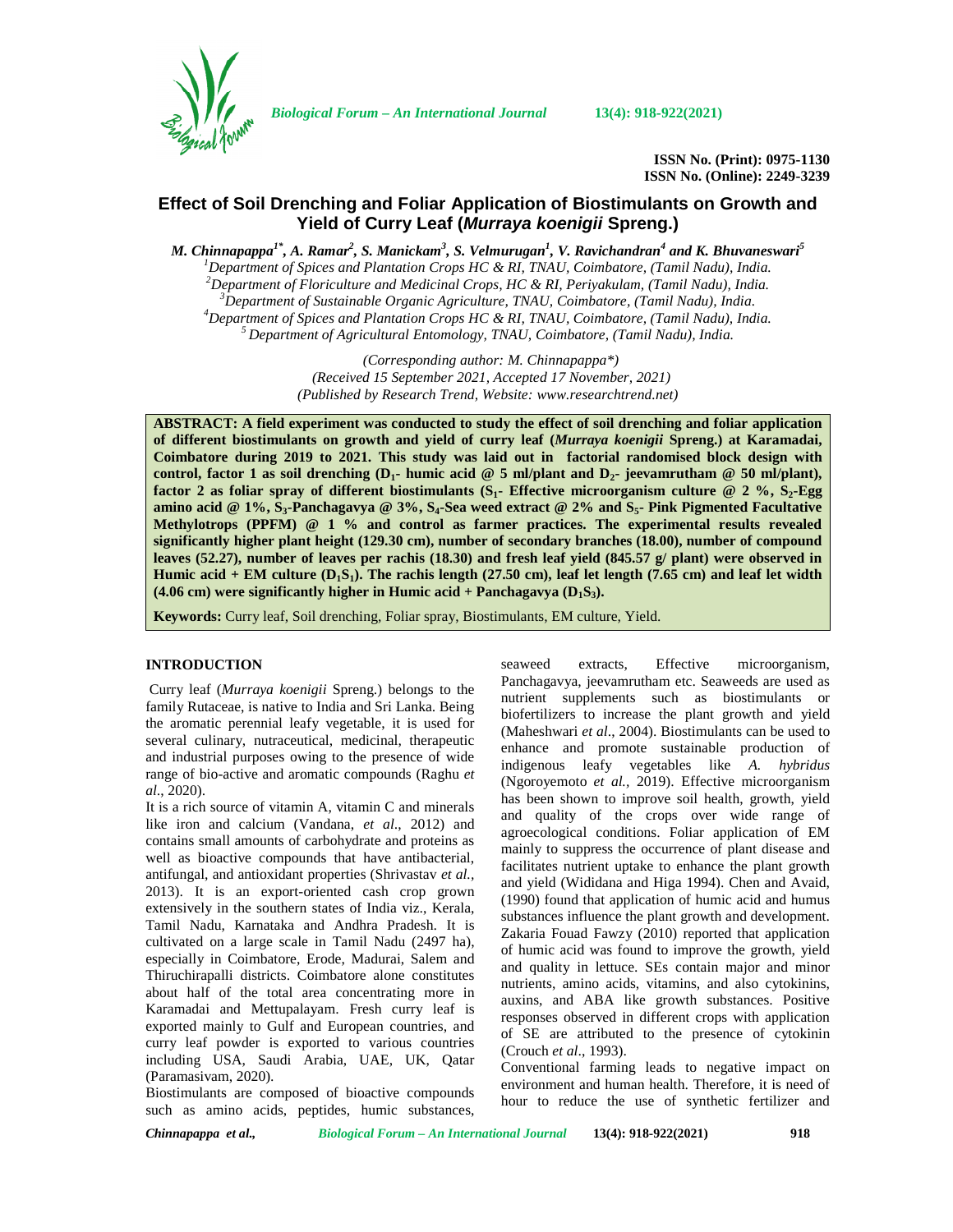pesticide. Organic cultivation of curry leaves has dual benefit of improving both human and soil health. Keeping this in view in the present study effect of soil drenching and foliar application of biostimulants on growth and yield of curry leaf (*Murraya koenigii* Spreng.) was conducted.

#### **MATERIALS AND METHODS**

The experiment was conducted in the farmer's organic field, Karamadai Coimbatore, during 2019-20 to 2020- 21. The experiment was laid out in factorial RBD with control, replicated thrice. Factor 1 as soil drenching (D<sub>1</sub>- humic acid @ 5 ml/plant and D<sub>2</sub>- jeevamrutham @ 50 ml/plant); factor 2 as foliar spray of different<br>biostimulants  $(S_1 - EM$  culture (Effective biostimulants  $(S_1 - EM \text{ culture})$ microorganism) @ 2 %,  $S_2$ -Egg amino acid @ 1%,  $S_3$ -Panchagavya @ 3 %,  $S_4$ -Sea weed extract @ 2% and S5- PPFM (Pink Pigmented Facultative Methylotrops) @ 1 % and control is farmer practices (tank silt @ 25 t/ ha. as a basal doses  $+$  fish oil resin soap  $+$  Mixed herbal leaf extract). The local cultivar Senkambu (eight years old) with spacing  $1m \times 1m$  is used for this study. One week after pruning soil drenching was given and the foliar application at 30, 50 and 70 days after pruning. Morphological parameters like plant height (cm), number of secondary branches per plant, number of compound leaves, number of leaves per rachis, rachis length (cm), leaflet length (cm), leaflet width (cm) and fresh leaf yield (g/plant) were recorded 90 days after pruning. Harvesting was done once in three months

(four cuttings per year) and cumulative yield was taken as annual fresh leaf yield per plant.

## **RESULTS AND DISCUSSION**

**Plant height and number of secondary branches.** Soil drenching and foliar spray has shown significant differences on plant height and number of secondary branches (Table 1). The humic acid + EM culture  $@$  2 %  $(D_1S_1)$  recorded highest plant height (129.30 cm) and number of secondary branches (18.00) in treatment than the check (plant height -126.80 cm, number of secondary braches -17.70). The treatment combinations and check also showed significant differences in plant heightand number of secondary branches. The lowest plant height (113.50 cm) and no. of secondary branches  $(16.35)$  were observed in jeevamrutham + PPFM  $(D_2S_5)$ . Soil drenching exhibited non-significant difference between humic acid and jeevamrutham but the maximum plant height (121.29 cm) and no .of secondary branches (17.18) were observed in humic acid @ 5 ml in all the treatments. Hartwigson and Evans (2000) reported that increase in the plant height and more number of secondary branches might be due to the application of humic acid that which increased soil fertility due to increased availability of nutrients. Shokouhian *et al.*, (2013) observed a significant effect on highest plant height, more number of branches, number of leaves and leaf area in *Prunus dulcis.* Suresh *et al.,* (2016) reported that 30 cm pruning height and application of 0.3 % humic acid increased the plant height and number of secondary branches in curry leaf.

**Table 1: Effect of soil drenching and foliar spray of biostimulants on plant height (cm) and number of secondary branches.**

| <b>Treatment</b> | Plant height(cm) |                |              | Number of secondary branches |       |              |
|------------------|------------------|----------------|--------------|------------------------------|-------|--------------|
|                  | D.               | $\mathbf{D}_2$ | Mean         | D                            | D,    | Mean         |
| $S_1$            | 129.30           | 128.50         | 128.90       | 18.00                        | 17.90 | 17.95        |
| $S_2$            | 119.60           | 118.29         | 120.04       | 16.80                        | 17.00 | 16.90        |
| $S_3$            | 121.81           | 120.57         | 120.10       | 17.41                        | 17.30 | 17.35        |
| $S_4$            | 121.60           | 118.40         | 120.00       | 17.39                        | 17.20 | 17.29        |
| $S_5$            | 114.20           | 113.50         | 113.85       | 16.39                        | 16.35 | 16.34        |
| Mean             | 121.29           | 119.86         | 120.57       | 17.18                        | 17.15 | 17.16        |
| Check            | 126.80           |                | 17.70        |                              |       |              |
|                  | S                | D              | $S \times D$ | S                            | D     | $S \times D$ |
| <b>SE</b>        | 1.28             | 0.81           | 1.81         | 0.16                         | 0.10  | 0.22         |
| C.D(5%)          | $3.78*$          | 2.39           | $5.35*$      | $0.47*$                      | 0.30  | $0.67*$      |

**Leaflet length and leaflet width.** The data with respect to leaflet length and leaflet width are presented in Table 2. The leaflet length was significantly influenced by the foliar spray of different biostimulants. Among the foliar sprays, Panchagavya @  $3 \%$  (S<sub>3</sub>) was recorded maximum (7.46 cm) leaf let length and minimum (5.58 cm) in PPFM  $@ 1 % (S_5)$ . The leaflet length showed non significant effect for soil drenching. The interaction effect showed significant difference between foliar spray and soil drenching. The maximum leaflet length was recorded in  $D_1S_3$  (7.65 cm) than check (6.50 cm) and minimum in  $D_1S_5$  (5.44 cm).

The leaflet width differed significantly for both soil drenching and foliar spray.

Among the different foliar sprays, the leaflet width was highest (3.84 cm) recorded in Panchagavya  $\omega$  3 % (S<sub>3</sub>) and lowest  $(3.21 \text{ cm})$  in PPFM @ 1 %  $(S_5)$ . In soil drenching the maximum (3.80 cm) leaflet length was recorded in humic acid  $(D_1)$  and minimum (3.29 cm) in jeevamrutham  $(D_2)$ . The interaction effect was non significant between soil drenching and foliar spray. Abdel *et al.,* (2013) reported that application of humic acid increased the leaf length and number of leaflets in garlic. These results might be due to the role of humic acid as a source of nutrients and increasing soil fertility which consequently increased the production of assimilates and resulted in increased leaf size.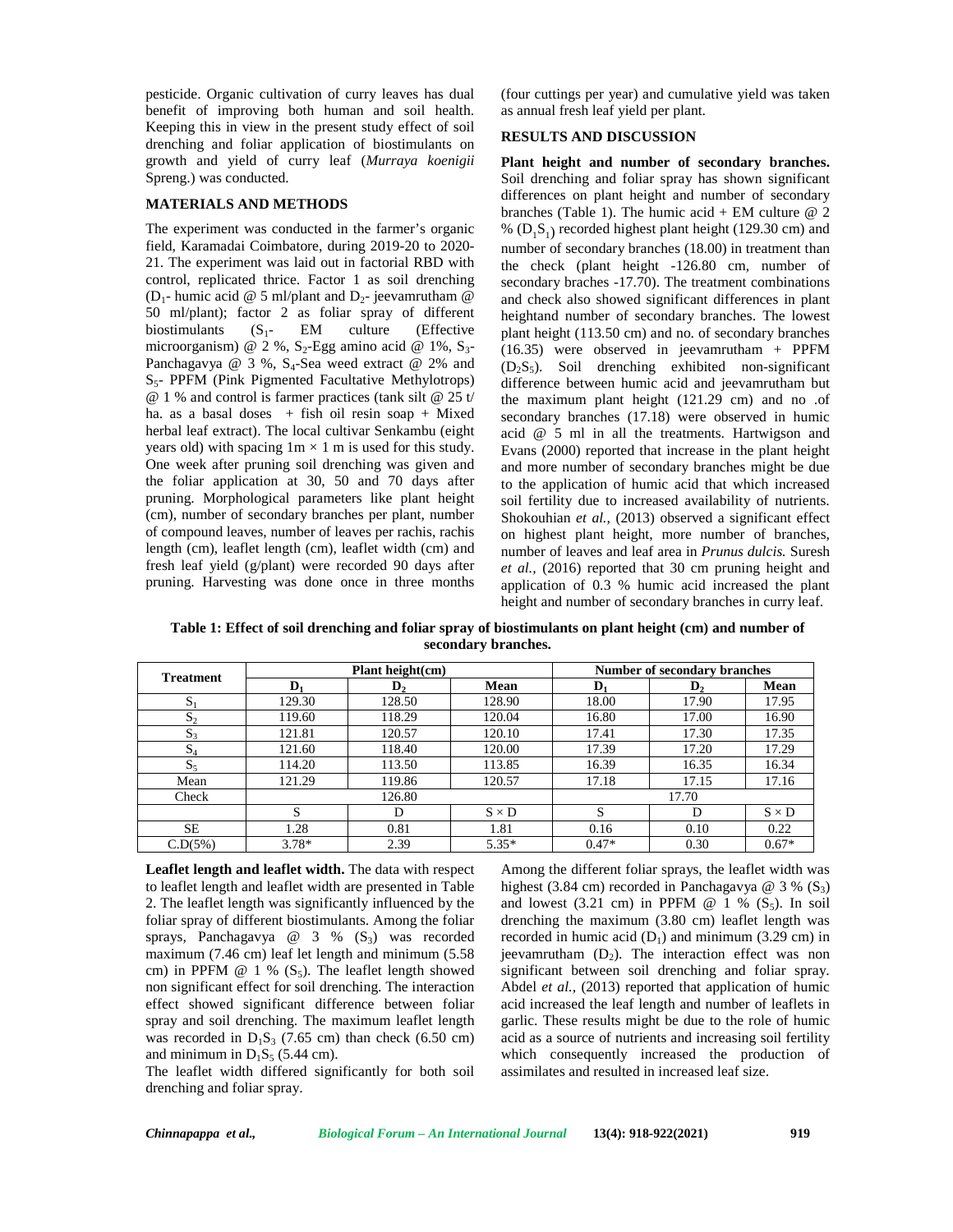| <b>Treatment</b> | Leaflet length (cm) |                |              | Leaflet width (cm) |                |              |
|------------------|---------------------|----------------|--------------|--------------------|----------------|--------------|
|                  | $D_1$               | $\mathbf{D}_2$ | Mean         | $\mathbf{D}_1$     | $\mathbf{D}_2$ | Mean         |
| $S_1$            | 6.16                | 6.20           | 6.18         | 3.80               | 3.44           | 3.62         |
| $S_2$            | 5.61                | 6.01           | 5.81         | 3.39               | 3.30           | 3.55         |
| $S_3$            | 7.65                | 7.27           | 7.46         | 4.06               | 3.87           | 3.84         |
| $S_4$            | 6.37                | 6.45           | 6.41         | 3.57               | 3.24           | 3.52         |
| $S_5$            | 5.44                | 5.73           | 5.58         | 2.81               | 2.61           | 3.21         |
| Mean             | 6.24                | 6.33           | 6.28         | 3.80               | 3.29           | 3.55         |
| Check            | 6.50                |                |              | 3.92               |                |              |
|                  | S                   | D              | $S \times D$ | S                  | D              | $S \times D$ |
| <b>SE</b>        | 0.05                | 0.03           | 0.08         | 0.03               | 0.02           | 0.04         |
| C.D(5%)          | $0.17*$             | 0.10           | $0.24*$      | $0.09*$            | $0.06*$        | 0.14         |

**Table 2: Effect of soil drenching and foliar spray of biostimulants on leaflet length (cm) and leaflet width (cm).**

Among the interaction, the treatment receiving humic acid + EM culture  $(D_1S_1)$  recorded the highest fresh leaf yield (845.57 g) compared to check (820.81g) and lowest (805.60g) in jeevamrutham + PPFM  $(D_2S_5)$ . Javaid *et al*., (2011) foliar spray with EM culture significantly enhanced shoot biomass over control in NPK fertilizer in pea. The effective microorganism culture consists of co-existing beneficial microorganisms, which improves crop growth and yield by increasing photosynthesis which producing bioactive substances such as hormones and enzymes. This controls soil diseases and accelerates decomposition of lignin materials in the soil (Hussain *et al.,* 2002).

**Number of leaves per rachis.** The effect of soil drenching and foliar spray of biostimulants on number of leaves per rachis is given in Fig.1. Among all the treatment combinations, number of leaves per rachis was non-significant during the crop growth and development. However, the highest value (18.3) was found in treatment  $D_1S_1$  and check was also found to be non significant. The check recorded higher number of leaves per rachis except their treatment combinations  $(D_2S_2, D_2S_3, D_2S_4, and D_2S_5)$ . Influence of humic acid on enhancement of the number of leaflets per leaf was observed in garlic by Abdel *et al*., (2013).







**Fig. 1.** Effect of soil drenching and foliar spray of biostimulants on Number of leaves per rachis.

**Rachis length.** The effect of soil drenching and foliar spray of biostimulants on rachis length is given in Fig. 2. The foliar spray of biostimulants showed significant difference on rachis length. The highest rachis length (27.5 cm) was recorded in panchagavya  $(S_3)$  compared to check (26.1 cm) followed by EM culture  $(S_1)$  and minimum (24.2 cm) in PPFM  $(S_5)$ . The interaction effect between the soil drenching and foliar spray showed non significant differences on rachis length. Sanjutha *et al.,* (2008) reported that growth enzymes present in panchagavya might have aid to rapid cell division and multiplication which increases growth characters such as number of leaves, leaf area and leaf length in *Andrographis paniculata*.

**Number of compound leaves and fresh leaf yield per plant.** The data with respect to number of compound leaves and fresh leaf yield are presented in Table 3. The number of compound leaves were significantly different for soil drenching and foliar spray. In foliar spray more number of compound leaves (51.86) were recorded in EM culture  $@2 \% (S_1)$  than check (50.10) and least number of compound leaves (45.43) in PPFM @1 %  $(S<sub>5</sub>)$ . Significant differences were observed in number of compound leaves on soil drenching of biostimulants. The higher number of leaves (48.16) observed in humic acid  $(D_1)$  and lower number of leaves (47.98) in jeevamrutham  $(D_2)$ .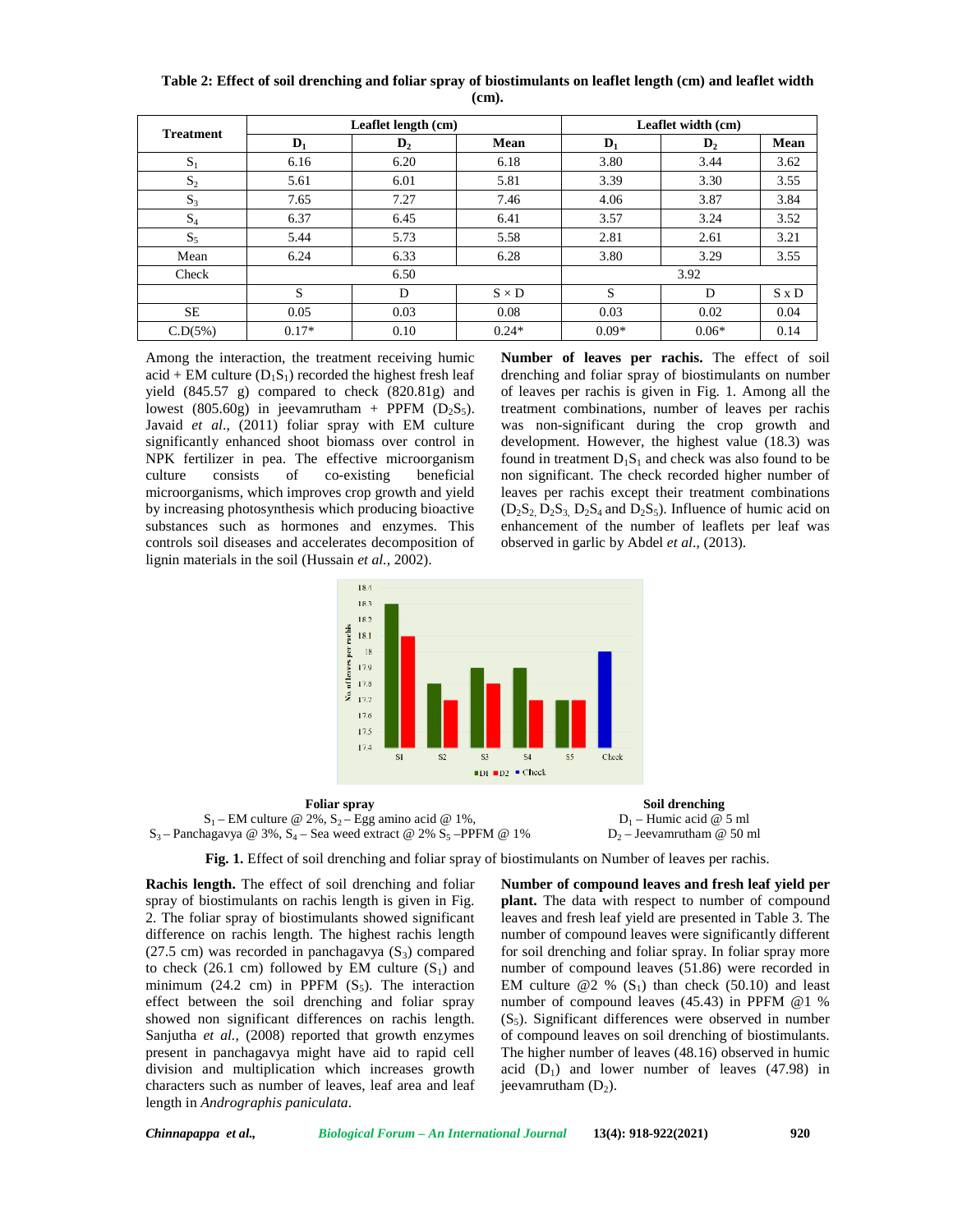The interaction effect were significant difference for the foliar spray and soil drenching. More number of compound leaves were recorded in  $D_1S_1$  (52.27) compared to check (50.10) and minimum in  $D_2S_5$  $(45.15).$ 

Significant differences were also recorded in foliar spray treatments of biostimulants. The foliar spray of EM culture @ 2 % recorded the highest fresh leaf yield

per plant  $(840.18g)$  and lowest  $(808.10g)$  in PPFM  $@1$ %. The fresh leaf yield per plant did not show significant differences among the soil drenching treatments. While, the interaction effect showed significant differences in fresh leaf yield per plant among the treatments. In curry leaf Suresh *et al.,* (2016) reported the enhanced the number of compound leaves and leaf yield due to application of humic acid at 0.3 %.



 $S_1$  – EM culture @ 2%,  $S_2$  – Egg amino acid @ 1%,  $S_3$  – Panchagavya @ 3%,  $S_4$  – Sea weed extract @ 2%  $S_5$  –PPFM @ 1%

**Foliar spray Soil drenching**  $D_1$  – Humic acid @ 5 ml  $D_2$  – Jeevamrutham @ 50 ml

**Fig. 2.** Effect of soil drenching and foliar spray of biostimulants on Rachi length (cm).

| Table 3: Effect of soil drenching and foliar spray of biostimulants on number of compound leaves and fresh |  |
|------------------------------------------------------------------------------------------------------------|--|
| leaf yield per plant (g).                                                                                  |  |

| <b>Treatment</b> | <b>Number of compound leaves</b> |                |              | Fresh leaf yield /plant (g) |                |              |
|------------------|----------------------------------|----------------|--------------|-----------------------------|----------------|--------------|
|                  | D,                               | $\mathbf{D}_2$ | Mean         | D.                          | $\mathbf{D}_2$ | Mean         |
| $S_1$            | 52.27                            | 51.45          | 51.86        | 845.57                      | 834.80         | 840.18       |
| $S_{2}$          | 48.13                            | 46.14          | 47.13        | 817.91                      | 810.31         | 814.11       |
| $S_3$            | 48.61                            | 48.49          | 48.55        | 820.10                      | 817.50         | 818.80       |
| $S_4$            | 46.10                            | 48.66          | 47.38        | 814.62                      | 810.87         | 812.74       |
| D5               | 45.70                            | 45.15          | 45.43        | 810.60                      | 805.60         | 808.10       |
| Mean             | 48.16                            | 47.98          | 48.07        | 821.76                      | 815.81         | 818.78       |
| Check            | 50.10                            |                |              | 820.81                      |                |              |
|                  | S                                | D              | $S \times D$ |                             | D              | $S \times D$ |
| <b>SE</b>        | 0.35                             | 0.22           | 0.50         | 5.64                        | 3.57           | 7.98         |
| C.D(5%)          | $1.04*$                          | $0.66*$        | 1.48*        | $16.69*$                    | 10.56          | $23.61*$     |

## **CONCLUSION**

From the study, it was concluded that the soil drenching with humic acid @ 5ml per plant and foliar spray with EM culture @ 2% followed by Panchagavya @ 3% showed better performance over the farmer's practice for plant growth and yield in curry leaf. Thereby, biostimulants can be used as organic based compounds which improves curry leaf production under organic farming.

### **REFERENCES**

- Abdel Razzak, H. S., and El-Sharkawy, G. A. (2013). Effect of biofertilizer and Humic acid application on growth, yield, quality and storability in garlic (*Allium sativum* L.) cultivars. *Asian Journal of Crop Science*, *5*(1): 48- 64.
- Chen, Y. and Aviad, T. (1990). Effects of humic substances on plant growth. Humic substances in soil and crop sciences: selected readings. *American Society of Agronomy and Soil Science Society of America*. pp. 161-186.
- Crouch, I. J., and Van Staden, J. (1993). Evidence for the presence of plant growth regulators in commercial

seaweed products, *Journal of Plant Growth Regul*, *13*: 21-29.

- Hartwigson, J.A. and Evans, M.R. (2000). Humic acid seed and substrate treatments promote seedling root development .*J. Hort. Sci*., *35*: 1231–1233.
- Hussain, T., Anjum, A. D., and Tahir, J. (2002). Technology of beneficial microorganisms, *Nat. Farming Environ., 3*: 1–14.
- Javaid, A., and Bajwa, R. (2011). Field evaluation of effective microorganisms (EM) application for growth, nodulation, and nutrition of mung bean. *Turkish Journal of Agriculture and Forestry, 35*: 443-452.
- Maheshwari, T. U., Haripriya, K., Poonkodi, P. and Kamalakannan, S. (2004). Effect of foliar application of organic nutrients on some quality indices and economics of chilli (*Capsicum annuum* L.). *Adv. Plant Sci., 17*(1):259-262.
- Ngoroyemoto, N., Gupta, S., Kulkarni, M. G., Finnie, J. F., and Van, J. (2019). Effect of organic biostimulants on the growth and biochemical composition of *Amaranthus hybridus* L. *South African Journal of Botany*, *124*: 87–93.
- Paramasivam, M. (2020). Simultaneous determination of organophosphorus residues on curry leaf, decontamination through household techniques and